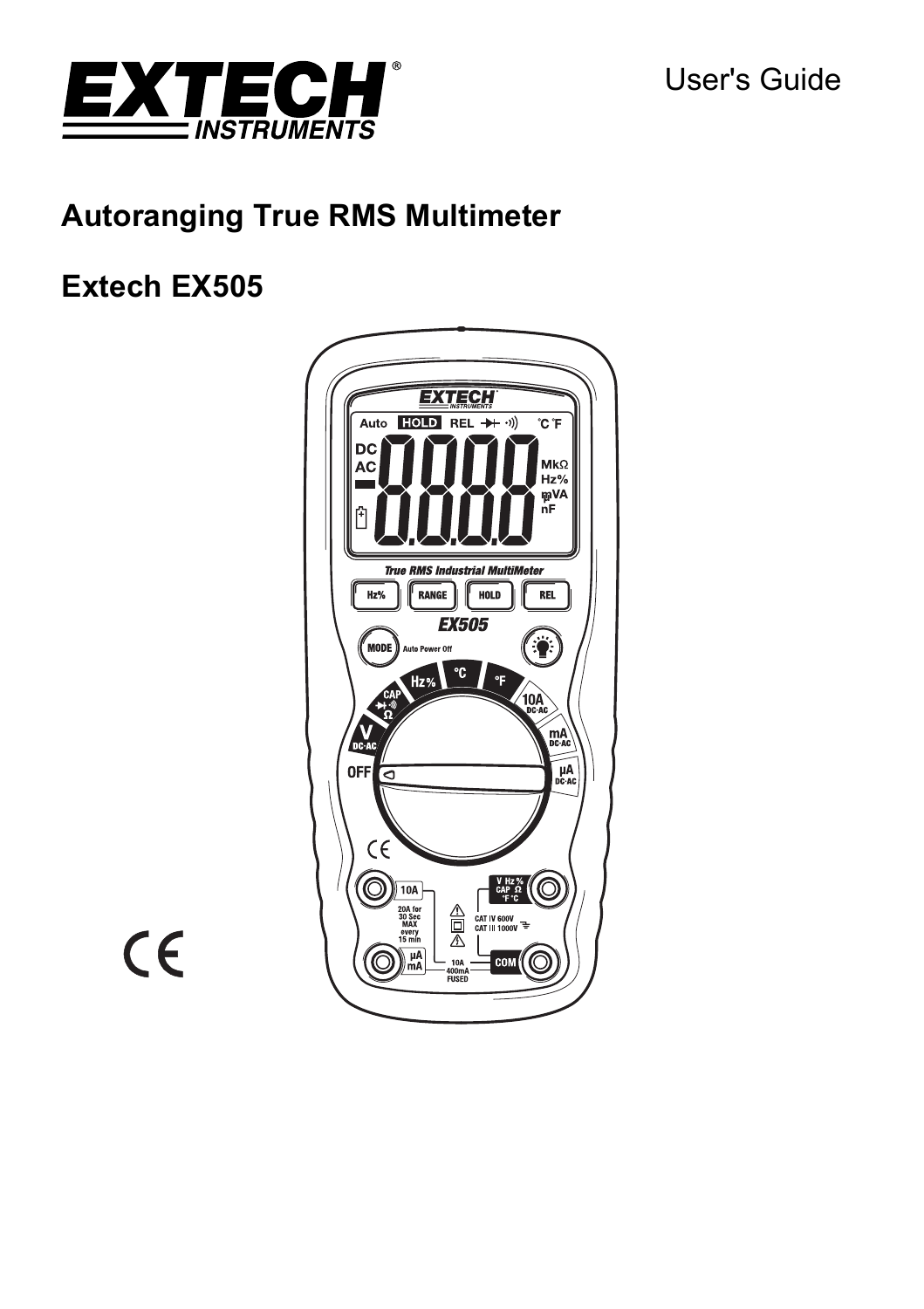# *Introduction*

Congratulations on your purchase of the Extech EX505 True RMS Autoranging Multimeter. This meter measures AC/DC Voltage, AC/DC Current, Resistance, Capacitance, Frequency, Diode Test, and Continuity plus Thermocouple Temperature. It features a waterproof, rugged design for heavy duty use This meter is shipped fully tested and calibrated and, with proper use, will provide years of reliable service.

### *Safety*



#### **PER IEC1010 OVERVOLTAGE INSTALLATION CATEGORY**

#### *OVERVOLTAGE CATEGORY I*

Equipment of OVERVOLTAGE CATEGORY I is equipment for connection to circuits in which measures are taken to limit the transient overvoltages to an appropriate low level.

Note – Examples include protected electronic circuits.

#### *OVERVOLTAGE CATEGORY II*

Equipment of OVERVOLTAGE CATEGORY II is energy-consuming equipment to be supplied from the fixed installation.

Note – Examples include household, office, and laboratory appliances.

#### *OVERVOLTAGE CATEGORY III*

Equipment of OVERVOLTAGE CATEGORY III is equipment in fixed installations.

Note – Examples include switches in the fixed installation and some equipment for industrial use with permanent connection to the fixed installation.

#### *OVERVOLTAGE CATEGORY IV*

Equipment of OVERVOLTAGE CATEGORY IV is for use at the origin of the installation.

Note – Examples include electricity meters and primary over-current protection equipment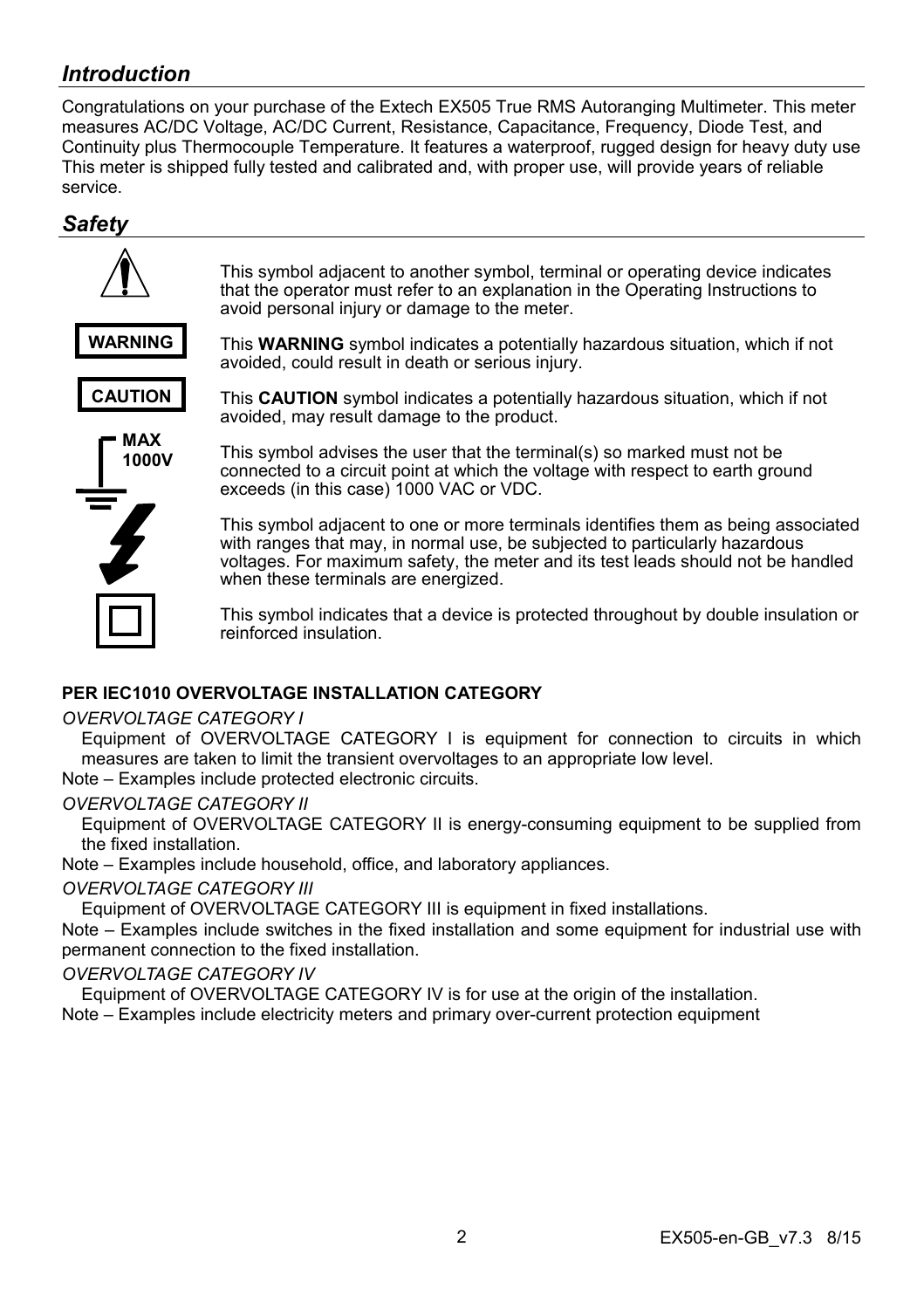## **CAUTIONS**

- Improper use of this meter can cause damage, shock, injury or death. Read and understand this user manual before operating the meter.
- Always remove the test leads before replacing the battery or fuses.
- Inspect the condition of the test leads and the meter itself for any damage before operating the meter. Repair or replace any damage before use.
- Use great care when making measurements if the voltages are greater than 25VAC rms or 35VDC. These voltages are considered a shock hazard.
- Warning! This is a class A equipment. This equipment can cause interferences in the living quarters; in this case the operator can be required to carry out adequate measures.
- Always discharge capacitors and remove power from the device under test before performing Diode, Resistance or Continuity tests.
- Voltage checks on electrical outlets can be difficult and misleading because of the uncertainty of connection to the recessed electrical contacts. Other means should be used to ensure that the terminals are not "live".
- If the equipment is used in a manner not specified by the manufacturer, the protection provided by the equipment may be impaired.
- This device is not a toy and must not reach children's hands. It contains hazardous objects as well as small parts that the children could swallow. In case a child swallows any of them, please contact a physician immediately
- Do not leave batteries and packing material lying around unattended; they can be dangerous for children if they use them as toys
- In case the device is going to be unused for an extended period of time, remove the batteries to prevent them from training
- Expired or damaged batteries can cause cauterization on contact with the skin. Always, therefore, use suitable hand gloves in such cases
- See that the batteries are not short-circuited. Do not throw batteries into the fire.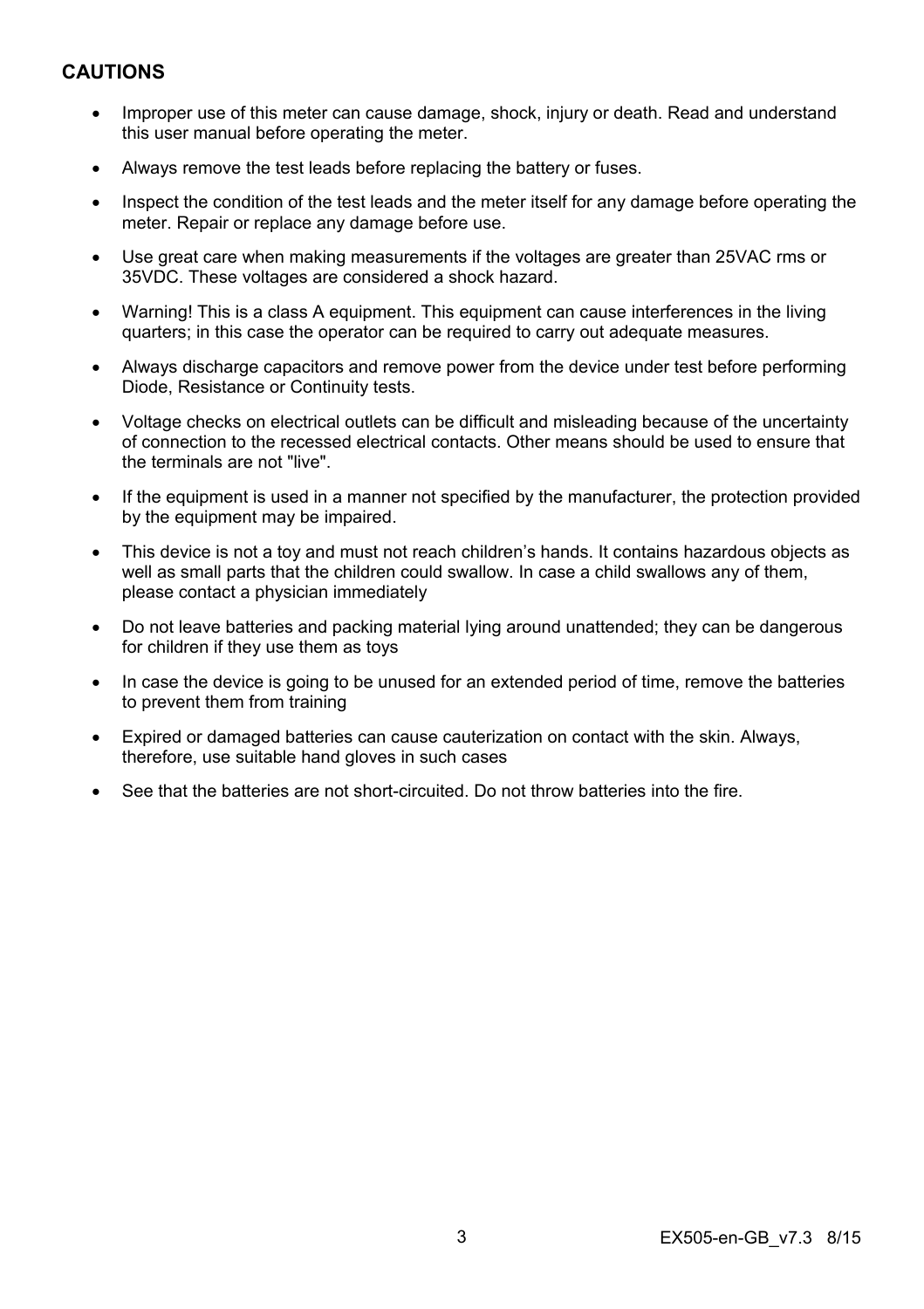#### **SAFETY INSTRUCTIONS**

This meter has been designed for safe use, but must be operated with caution. The rules listed below must be carefully followed for safe operation.

1. **NEVER** apply voltage or current to the meter that exceeds the specified maximum:

| Input Protection Limits                                                    |                            |  |
|----------------------------------------------------------------------------|----------------------------|--|
| <b>Function</b>                                                            | Maximum Input              |  |
| V DC or V AC                                                               | 1000VDC/AC rms             |  |
| mA AC/DC                                                                   | 400mAAC/DC                 |  |
| A AC/DC                                                                    | 10A AC/DC (20A for 30 sec) |  |
| Frequency, Resistance, Capacitance,<br>Diode Test, Continuity, Temperature | 600VDC/AC rms              |  |

- 2. **USE EXTREME CAUTION** when working with high voltages.
- 3. **DO NOT** measure voltage if the voltage on the "COM" input jack exceeds 600V above earth ground.
- 4. **NEVER** connect the meter leads across a voltage source while the function switch is in the current, resistance, or diode mode. Doing so can damage the meter.
- 5. **ALWAYS** discharge filter capacitors in power supplies and disconnect the power when making resistance or diode tests.
- 6. **ALWAYS** turn off the power and disconnect the test leads before opening the covers to replace the fuse or batteries.
- 7. **NEVER** operate the meter unless the back cover and the battery and fuse covers are in place and fastened securely.
- 8. If the equipment is used in a manner not specified by the manufacturer, the protection provided by the equipment may be impaired.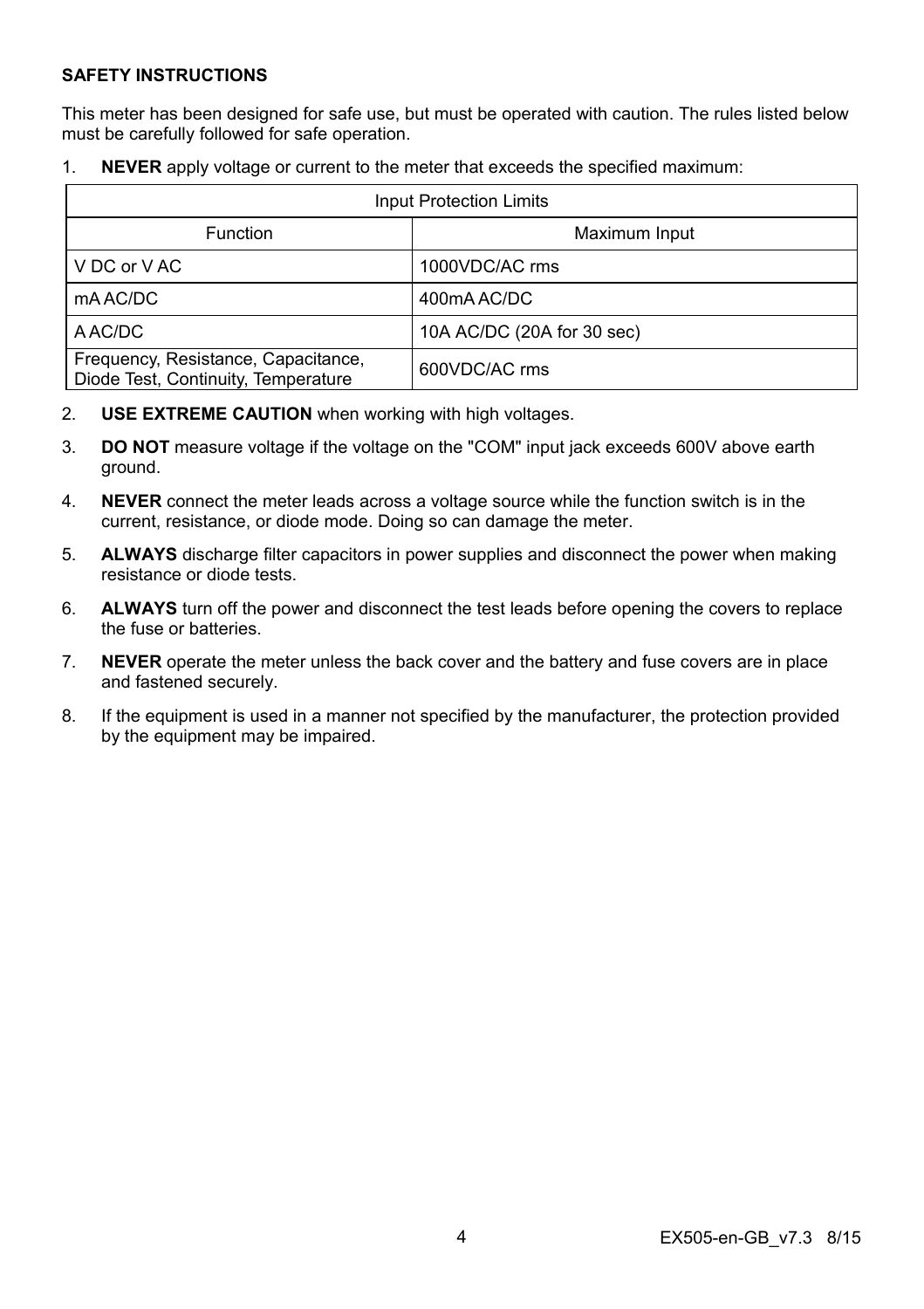# *Controls and Jacks*

- 1. 4,000 count LCD display
- 2. RANGE button
- 3. Hz and % button
- 4. Mode button
- 5. Function switch
- 6. mA, µA and 10A input jacks
- 7. COM input jack
- 8. Positive input jack
- 9. Backlight button
- 10. REL button
- 11. HOLD button

**Note:** Tilt stand and battery compartment are on rear of unit.

#### **EXTECH** 4  $\overline{\mathbf{c}}$  $11$  $\overline{3}$  $10$ 6  $\overline{\mathbf{A}}$ 9 5 බ - 44 8  $\begin{array}{ccc}\n&\text{if } &\text{if } & \text{if } & \text{if } & \text{if } & \text{if } & \text{if } & \text{if } & \text{if } & \text{if } & \text{if } & \text{if } & \text{if } & \text{if } & \text{if } & \text{if } & \text{if } & \text{if } & \text{if } & \text{if } & \text{if } & \text{if } & \text{if } & \text{if } & \text{if } & \text{if } & \text{if } & \text{if } & \text{if } & \text{if } & \text{if } & \text{if } & \text{if } & \text{if } & \text{if } & \$ 會 R 7

# *Symbols and Annunciators*

| $\cdot$ ))) | Continuity                             |             |                    |                                             |
|-------------|----------------------------------------|-------------|--------------------|---------------------------------------------|
|             | Diode test                             |             |                    | <b>HOLD</b><br>$REL + \rightarrow)$<br>Auto |
| 臼           | Battery status                         |             |                    |                                             |
| n           | nano (10 <sup>-9</sup> ) (capacitance) |             |                    | DC                                          |
| μ           | micro $(10^{-6})$ (amps)               |             |                    | <b>AC</b>                                   |
| m           | milli $(10^{-3})$ (volts, amps)        |             |                    |                                             |
| A           | Amps                                   |             |                    | 印                                           |
| k           | kilo $(10^3)$ (ohms)                   |             |                    |                                             |
| F           | Farads (capacitance)                   |             |                    |                                             |
| M           | mega $(10^6)$ (ohms)                   |             |                    |                                             |
| Ω           | Ohms                                   |             |                    |                                             |
| Hz          | Hertz (frequency)                      | v           | Volts              |                                             |
| %           | Percent (duty ratio)                   | <b>REL</b>  | Relative           |                                             |
| AC          | Alternating current                    | Auto        | Autoranging        |                                             |
| DC          | Direct current                         | <b>HOLD</b> | Display hold       |                                             |
| °F          | Degrees Fahrenheit                     | °C          | Degrees Centigrade |                                             |



°C °F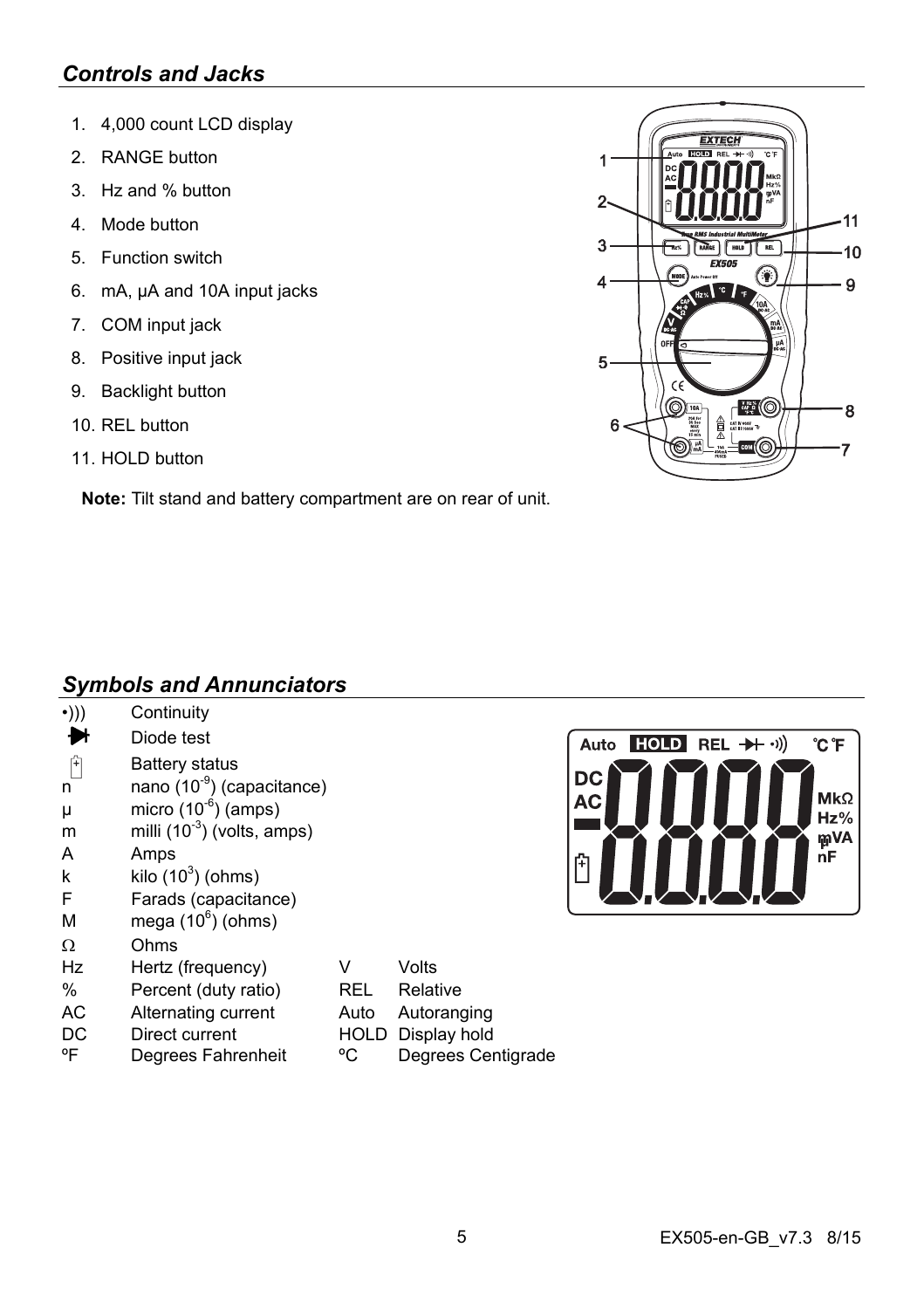# *Operating Instructions*

**WARNING**: Risk of electrocution. High-voltage circuits, both AC and DC, are very dangerous and should be measured with great care.

- 1. ALWAYS turn the function switch to the **OFF** position when the meter is not in use.
- 2. If "**OL**" appears in the display during a measurement, the value exceeds the range you have selected. Change to a higher range.

#### **DC VOLTAGE MEASUREMENTS**

**CAUTION:** Do not measure DC voltages if a motor on the circuit is being switched ON or OFF. Large voltage surges may occur that can damage the meter.

- 1. Set the function switch to the **V** position.
- 2. Press the MODE button to select DC (if necessary).
- 3. Insert the black test lead banana plug into the negative **COM** jack. Insert the red test lead banana plug into the positive **V** jack.
- 4. Touch the black test probe tip to the negative side of the circuit. Touch the red test probe tip to the positive side of the circuit.
- 5. Read the voltage in the display.



#### **AC VOLTAGE (FREQUENCY, DUTY CYCLE) MEASUREMENTS**

**WARNING:** Risk of Electrocution. The probe tips may not be long enough to contact the live parts inside some 240V outlets for appliances because the contacts are recessed deep in the outlets. As a result, the reading may show 0 volts when the outlet actually has voltage on it. Make sure the probe tips are touching the metal contacts inside the outlet before assuming that no voltage is present.

**CAUTION:** Do not measure AC voltages if a motor on the circuit is being switched ON or OFF. Large voltage surges may occur that can damage the meter.

- 1. Set the function switch to the **V** position.
- 2. Press the MODE button to select AC (if necessary)
- 3. Insert the black test lead banana plug into the negative **COM** jack. Insert red test lead banana plug into the positive **V** jack.
- 4. Touch the black test probe tip to the neutral side of the circuit. Touch the red test probe tip to the "hot" side of the circuit.
- 5. Read the voltage in the display.
- 6. Press the **HZ/%** button to indicate "**Hz**".
- 7. Read the frequency in the display.
- 8. Press the **Hz/%** button again to indicate "**%**".
- 9. Read the % of duty cycle in the display.

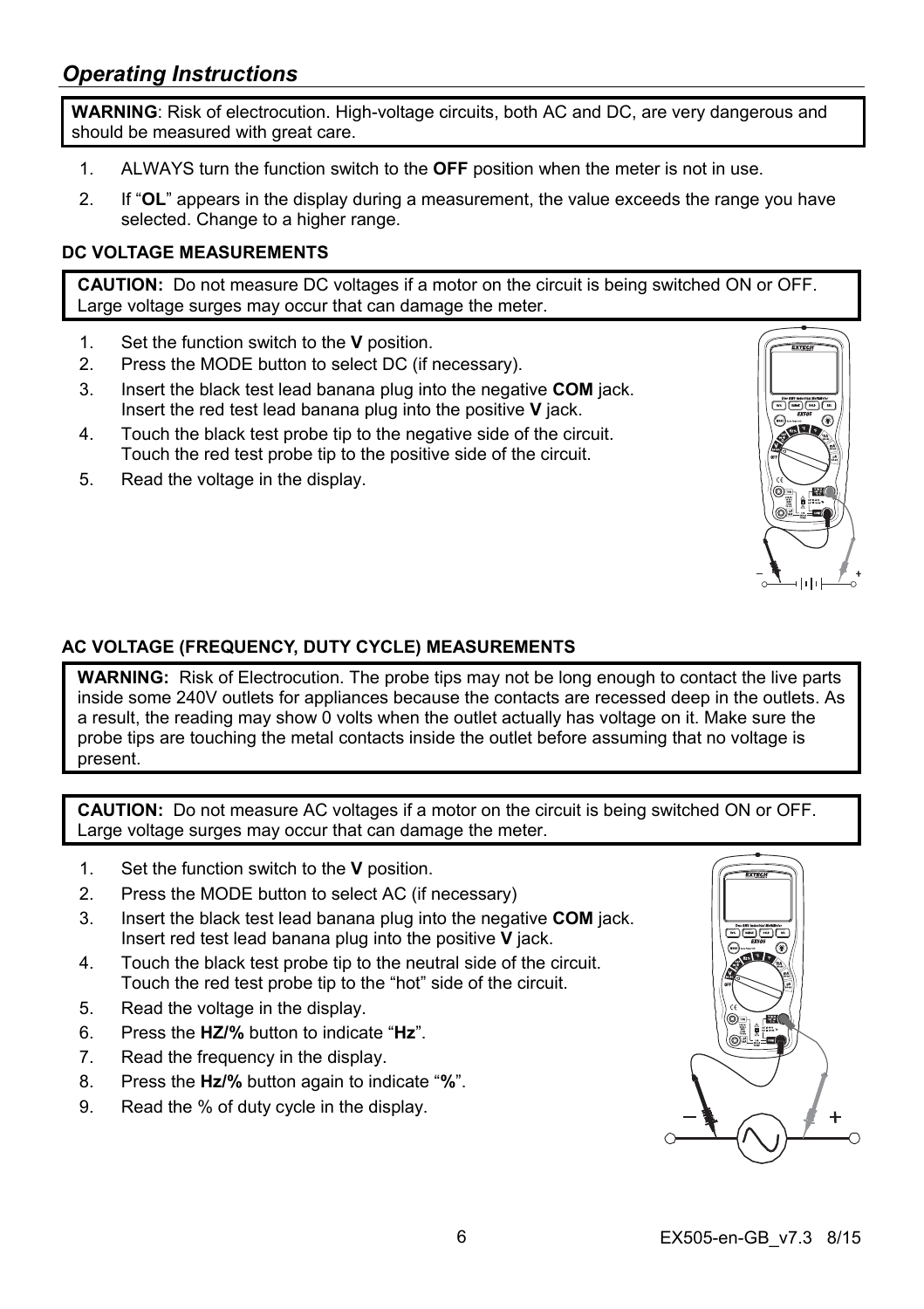#### **DC CURRENT MEASUREMENTS**

**CAUTION:** Do not make 20A current measurements for longer than 30 seconds. Exceeding 30 seconds may cause damage to the meter and/or the test leads.

- 1. Insert the black test lead banana plug into the negative **COM** jack.
- 2. For current measurements up to 4000µA DC, set the function switch to the **µA** position and insert the red test lead banana plug into the **µA/mA** jack.
- 3. For current measurements up to 400mA DC, set the function switch to the **mA** position and insert the red test lead banana plug into the **µA/mA** jack.
- 4. For current measurements up to 10A DC, set the function switch to the **10A** position and insert the red test lead banana plug into the **10A** jack.
- 5. Press the **MODE** button to indicate "**DC**" on the display.
- 6. Remove power from the circuit under test, then open up the circuit at the point where you wish to measure current.
- 7. Touch the black test probe tip to the negative side of the circuit. Touch the red test probe tip to the positive side of the circuit.
- 8. Apply power to the circuit.
- 9. Read the current in the display.

## **AC CURRENT (FREQUENCY, DUTY CYCLE) MEASUREMENTS**

**CAUTION:** Do not make 20A current measurements for longer than 30 seconds. Exceeding 30 seconds may cause damage to the meter and/or the test leads.

- 1. Insert the black test lead banana plug into the negative **COM** jack.
- 2. For current measurements up to 4000µA AC, set the function switch to the **µA** position and insert the red test lead banana plug into the **µA/mA** jack.
- 3. For current measurements up to 400mA AC, set the function switch to the **mA** position and insert the red test lead banana plug into the **µA/mA** jack.
- 4. For current measurements up to 10A AC, set the function switch to the **10A**  position and insert the red test lead banana plug into the **10A** jack.
- 5. Press the **MODE** button to indicate "**AC**" on the display.
- 6. Remove power from the circuit under test, then open up the circuit at the point where you wish to measure current.
- 7. Touch the black test probe tip to the neutral side of the circuit. Touch the red test probe tip to the "hot" side of the circuit.
- 8. Apply power to the circuit.
- 9. Read the current in the display.
- 10. Press the **Hz/%** button to indicate "**Hz**".
- 11. Read the frequency in the display.
- 12. Press the **Hz/%** button again to indicate "**%**".
- 13. Read the % duty cycle in the display.
- 14. Press the **Hz/%** button to return to current measurement.



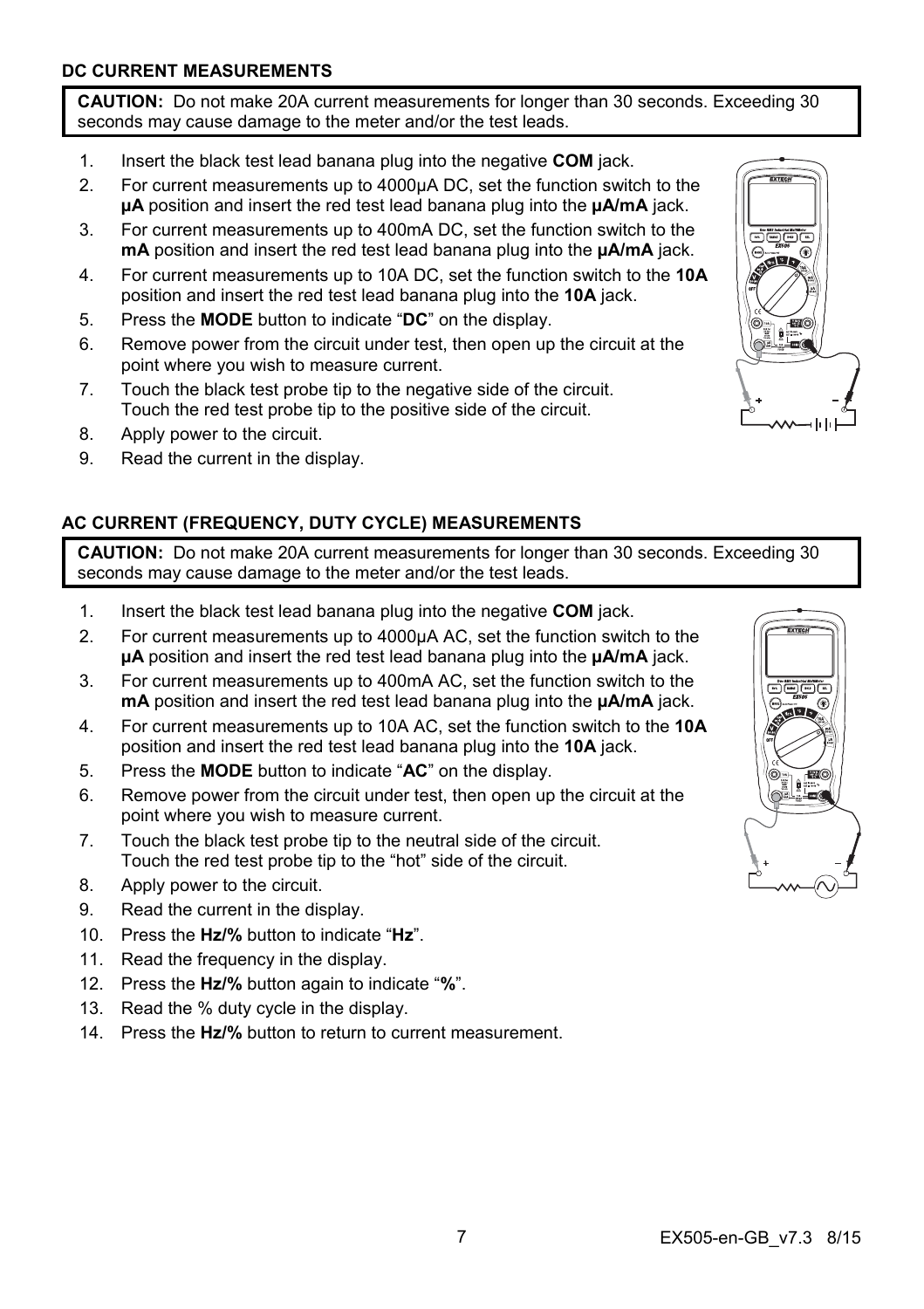**WARNING:** To avoid electric shock, disconnect power to the unit under test and discharge all capacitors before taking any resistance measurements. Remove the batteries and unplug the line cords.

- 1. Set the function switch to the **ΩCAP** → Dosition.
- 2. Insert the black test lead banana plug into the negative **COM** jack. Insert the red test lead banana plug into the positive  $\Omega$  jack.
- 3. Press the **MODE** button to indicate "**"** on the display.
- 4. Touch the test probe tips across the circuit or part under test. It is best to disconnect one side of the part under test so the rest of the circuit will not interfere with the resistance reading.
- 5. Read the resistance in the display.

### **CONTINUITY CHECK**

**WARNING:** To avoid electric shock, never measure continuity on circuits or wires that have voltage on them.

- 1. Set the function switch to the **Ω CAP** → *Φ* position.
- 2. Insert the black lead banana plug into the negative **COM** jack. Insert the red test lead banana plug into the positive  $\Omega$  jack.
- 3. Press the **MODE** button to indicate" "and "**Ω"** on the display
- 4. Touch the test probe tips to the circuit or wire you wish to check.
- 5. If the resistance is less than approximately 100 $\Omega$ , the audible signal will sound. If the circuit is open, the display will indicate "**OL**".

#### **DIODE TEST**

- 1. Set the function switch to the **Ω CAP <sup>→</sup>** <sup>3</sup> position.
- 2. Insert the black test lead banana plug into the negative **COM** jack and the red test lead banana plug into the positive **V** jack.
- 3. Press the **MODE** button to indicate  $\rightarrow$  and **V** on the display.
- 4. Touch the test probes to the diode under test. Forward voltage will typically indicate 0.400 to 0.700V. Reverse voltage will indicate "**OL**". Shorted devices will indicate near 0V and an open device will indicate "**OL**" in both polarities.





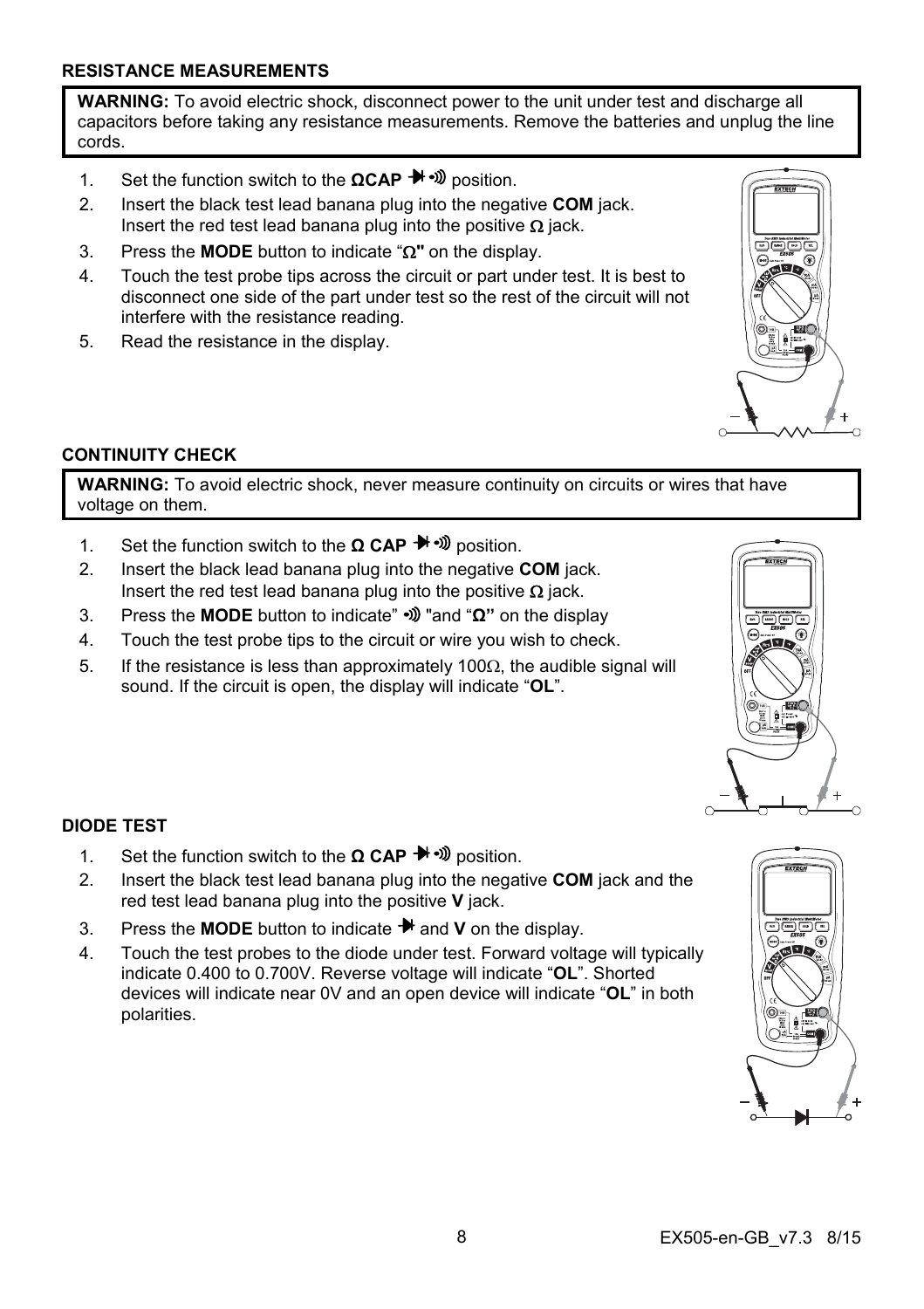#### **TEMPERATURE MEASUREMENTS**

- 1. Set the function switch to the **ºF** or **ºC** position.
- 2. Insert the Temperature Probe into the input jacks, making sure to observe the correct polarity.
- 3. Touch the Temperature Probe head to the part whose temperature you wish to measure. Keep the probe touching the part under test until the reading stabilizes (about 30 seconds).
- 4. Read the temperature in the display.
- **Note:** The temperature probe is fitted with a type K mini connector. A mini connector to banana connector adaptor is supplied for connection to the input banana jacks.

#### **CAPACITANCE MEASUREMENTS**

**WARNING:** To avoid electric shock, disconnect power to the unit under test and discharge all capacitors before taking any capacitance measurements. Remove the batteries and unplug the line cords.

- 1. Set the rotary function switch to the **Ω CAP** → *I*) position.
- 2. Insert the black test lead banana plug into the negative **COM** jack. Insert the red test lead banana plug into the positive **V** jack.
- 3. Press the **MODE** button to indicate "**nF**" on the display.
- 4. Touch the test leads to the capacitor to be tested.
- 5. The test may take up to 3 minutes or more for large capacitors to charge. Wait until the readings settle before ending the test.
- 6. Read the capacitance value in the display

## **FREQUENCY/DUTY CYCLE MEASUREMENTS (ELECTRONIC)**

- 1. Set the rotary function switch to the "**Hz %**" position.
- 2. Press the Hz/% button to indicate "**Hz**" in the display.
- 3. Insert the black lead banana plug into the negative **COM** jack and the red test lead banana plug into the positive **Hz** jack.
- 4. Touch the test probe tips to the circuit under test.
- 5. Read the frequency on the display.
- 6. Press the **Hz/%** button again to indicate "**%**" on the display.
- 7. Read the % of duty cycle on the display.





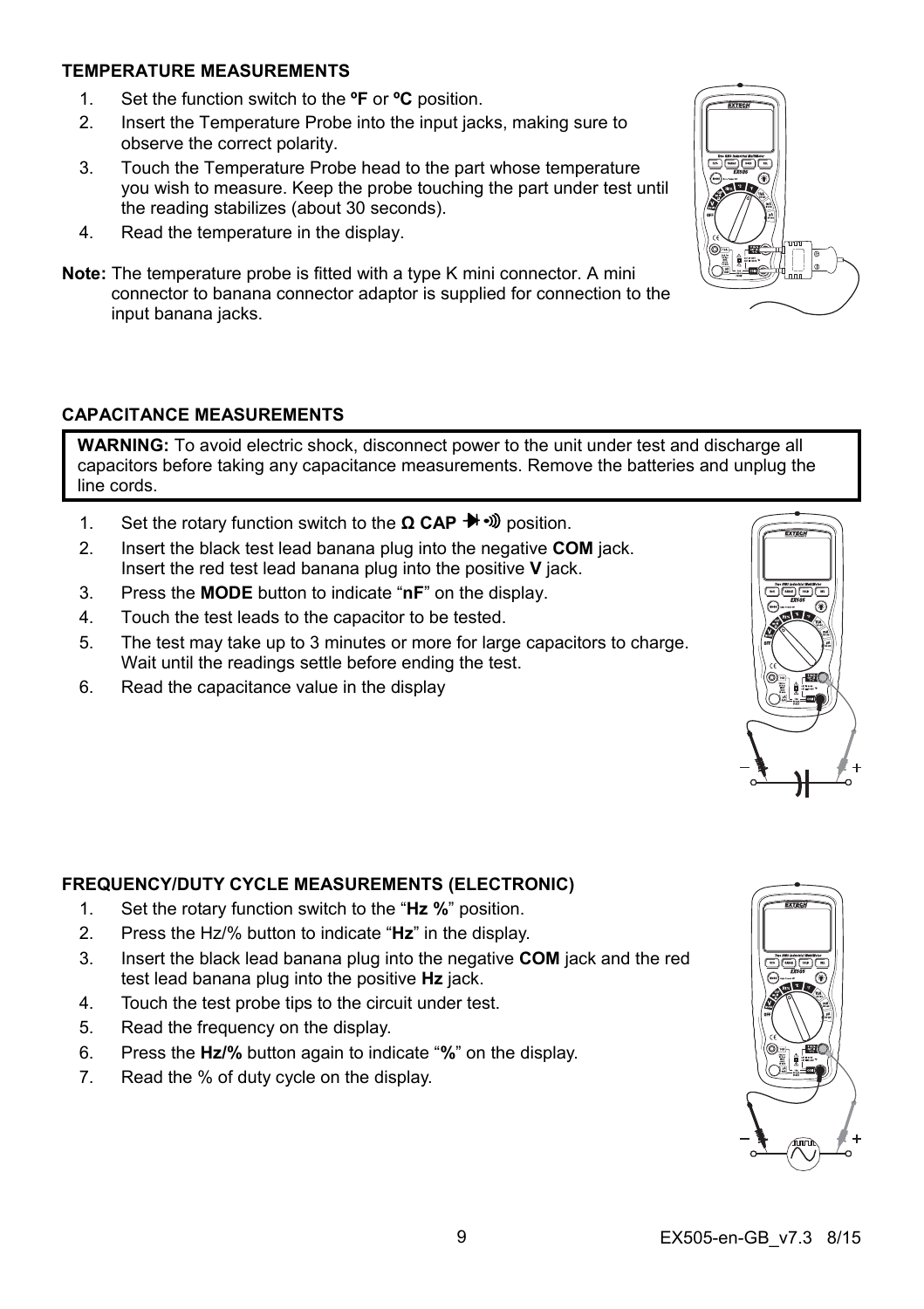#### **FREQUENCY SENSITIVITY (ELECTRICAL)**

The frequency sensitivity is range dependent when the function is selected from while in the voltage or current measuring function. Below are typical sensitivities for the "electrical" measurement modes.

| Range<br>(DC/AC)   | Sensitivity     | Frequency width     |
|--------------------|-----------------|---------------------|
| 4V                 | $\geq$ 1.5V rms | $5Hz - 10kHz$       |
| 40V, 400V          | $\geq$ 10V rms  | 5Hz~20kHz           |
|                    | $\geq$ 20V rms  | 5Hz~200kHz          |
| 1000V/1000V        | $\geq$ 420V rms | $50$ Hz $\sim$ 1kHz |
| 400 <sub>m</sub> A | $\geq$ 45mA rms | 5Hz~5kHz            |
| 10A                | $\geq$ 4A rms   | 5Hz~1kHz            |

#### **AUTORANGING/MANUAL RANGE SELECTION**

When the meter is first turned on, it automatically goes into Autoranging. This automatically selects the best range for the measurements being made and is generally the best mode for most measurements. For measurement situations requiring that a range be manually selected, perform the following:

- 1. Press the **RANGE** key. The "**Auto"** display indicator will turn off.
- 2. Press the **RANGE** key to step through the available ranges. Observe the decimal point and units displayed until the preferred range is located.
- 3. To exit the Manual Ranging mode and return to Autoranging, press and hold the **RANGE** key for 2 seconds.

**Note:** Manual ranging does not apply for the Capacitance and Frequency functions.

#### **RELATIVE MODE**

The relative measurement feature allows you to make measurements relative to a stored zero reference value. A reference voltage, current, etc. can be stored and measurements made in comparison to that value. The displayed value is the difference between the reference value and the measured value.

- 1. Perform the measurement as described in the operating instructions.
- 2. Press the **REL** button to store (zero) the reading in the display and the "**REL**" indicator will appear on the display.
- 3. The display will now indicate the difference between the stored value and the measured value.
- 4. Press the **REL** button to exit the relative mode.

**Note:** The Relative function does not operate in the Frequency function.

#### **DISPLAY BACKLIGHT**

Press the backlight  $\ddot{\ddot{\bullet}}$  button to switch the display backlight ON or OFF.

#### **HOLD**

The hold function freezes the reading in the display. Press the **HOLD** key momentarily to activate or to exit the **HOLD** function.

#### **AUTO POWER OFF**

The auto off feature will turn the meter off after 30 minutes. To disable the auto power off feature, hold down the **MODE** button and turn the meter on.

#### **LOW BATTERY INDICATION**

The  $\mathbb{F}$  icon will appear in the display when the battery voltage becomes low. Replace the battery when this appears.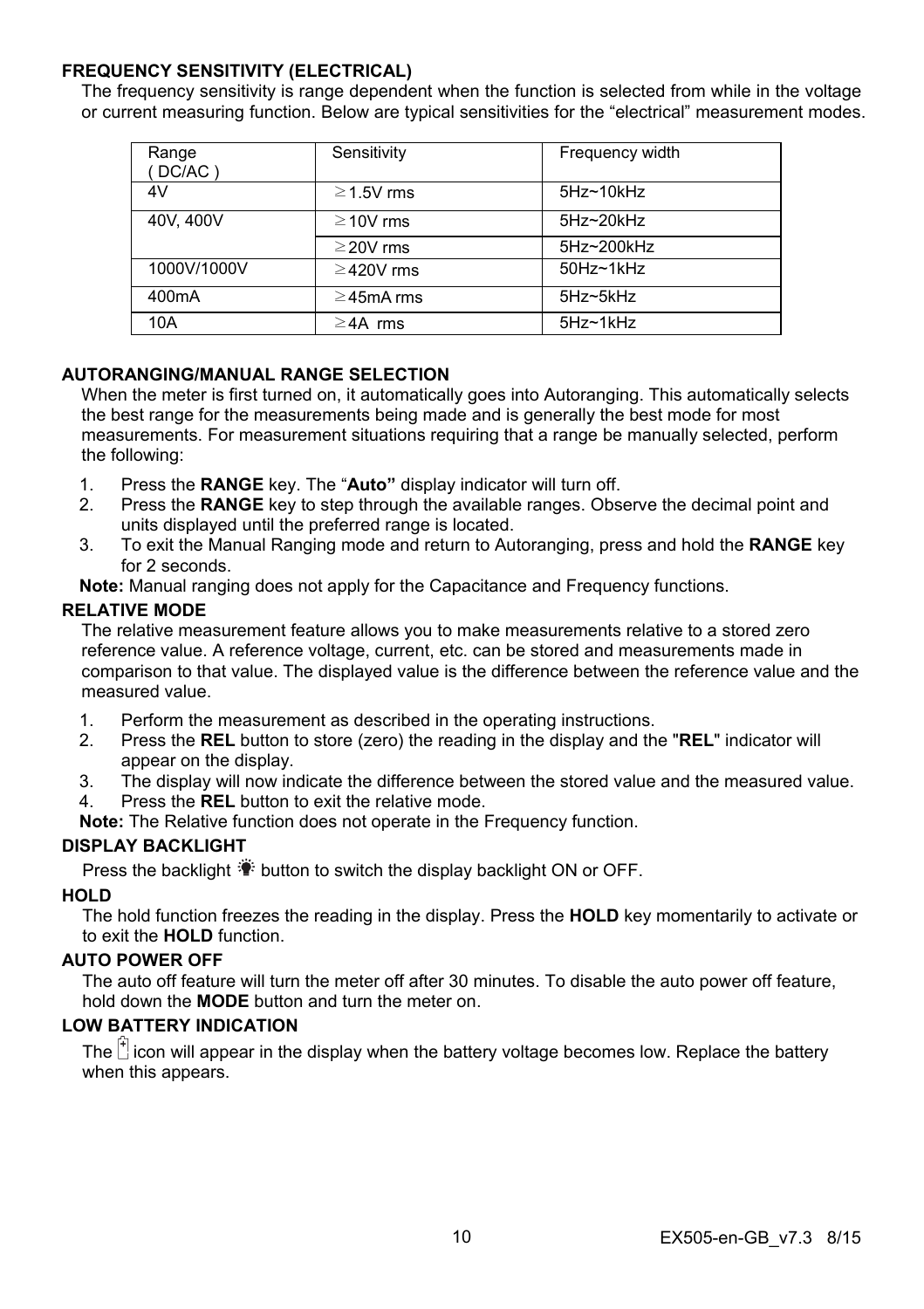# *Maintenance*

**WARNING**: To avoid electric shock, disconnect the test leads from any source of voltage before removing the back cover or the battery or fuse covers.

**WARNING:** To avoid electric shock, do not operate your meter until the battery and fuse covers are in place and fastened securely.

This MultiMeter is designed to provide years of dependable service, if the following care instructions are performed:

- 1. **KEEP THE METER DRY**. If it gets wet, wipe it off.
- 2. **USE AND STORE THE METER IN NORMAL TEMPERATURES.** Temperature extremes can shorten the life of the electronic parts and distort or melt plastic parts.
- 3. **HANDLE THE METER GENTLY AND CAREFULLY.** Dropping it can damage the electronic parts or the case.
- 4. **KEEP THE METER CLEAN.** Wipe the case occasionally with a damp cloth. DO NOT use chemicals, cleaning solvents, or detergents.
- 5. **USE ONLY FRESH BATTERIES OF THE RECOMMENDED SIZE AND TYPE.** Remove old or weak batteries so they do not leak and damage the unit.
- 6. **IF THE METER IS TO BE STORED FOR A LONG PERIOD OF TIME**, the batteries should be removed to prevent damage to the unit.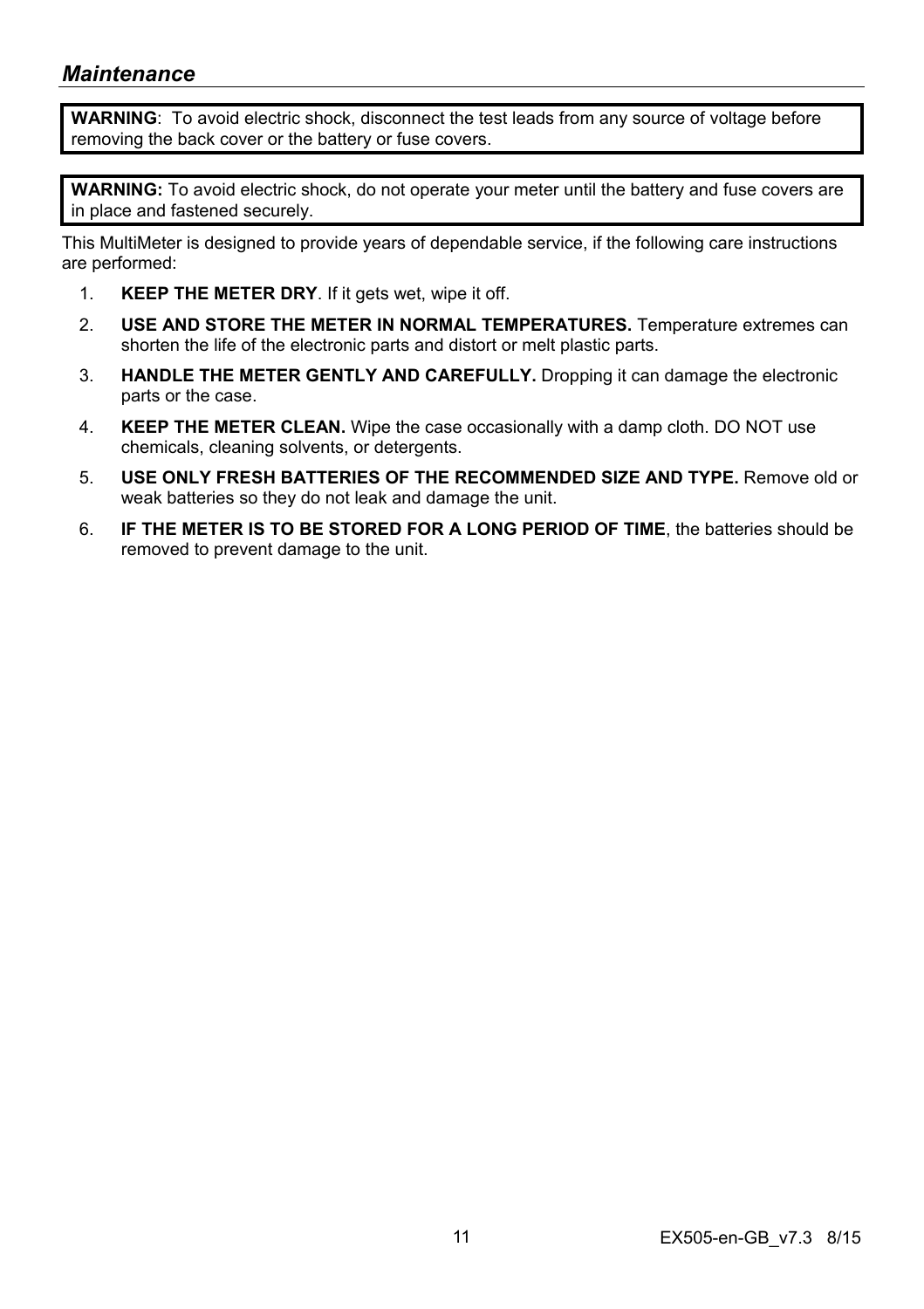#### **BATTERY INSTALLATION**

**WARNING**: To avoid electric shock, disconnect the test leads from any source of voltage before removing the battery cover.

- 1. Turn power off and disconnect the test leads from the meter.
- 2. Open the rear battery cover by removing two screws (B) using a Phillips head screwdriver.
- 3. Insert the battery into battery holder, observing the correct polarity.
- 4. Put the battery cover back in place. Secure with the screws.
- 5. You, as the end user, are legally bound (**EU Battery ordinance**) to return all used batteries,



**disposal in the household garbage is prohibited!** You can hand over your used batteries / accumulators at collection points in your community or wherever batteries / accumulators are sold!

**Disposal:** Follow the valid legal stipulations in respect of the disposal of the device at the end of its lifecycle

**WARNING:** To avoid electric shock, do not operate the meter until the battery cover is in place and fastened securely.

**NOTE:** If your meter does not work properly, check the fuses and batteries to make sure that they are still good and that they are properly inserted.



#### **REPLACING THE FUSES**

**WARNING**: To avoid electric shock, disconnect the test leads from any source of voltage before removing the fuse cover.

- 1. Disconnect the test leads from the meter.
- 2. Remove the battery cover (two "B" screws) and the battery.
- 3. Remove the six "A" screws securing the rear cover.
- 4. Gently remove the old fuse and install the new fuse into the holder.
- 5. Always use a fuse of the proper size and value (0.5A/1000V fast blow for the 400mA range [SIBA 70-172-40], 10A/1000V fast blow for the 20A range [SIBA 50-199-06]).
- 6. Replace and secure the rear cover, battery and battery cover.

**WARNING**: To avoid electric shock, do not operate your meter until the fuse cover is in place and fastened securely.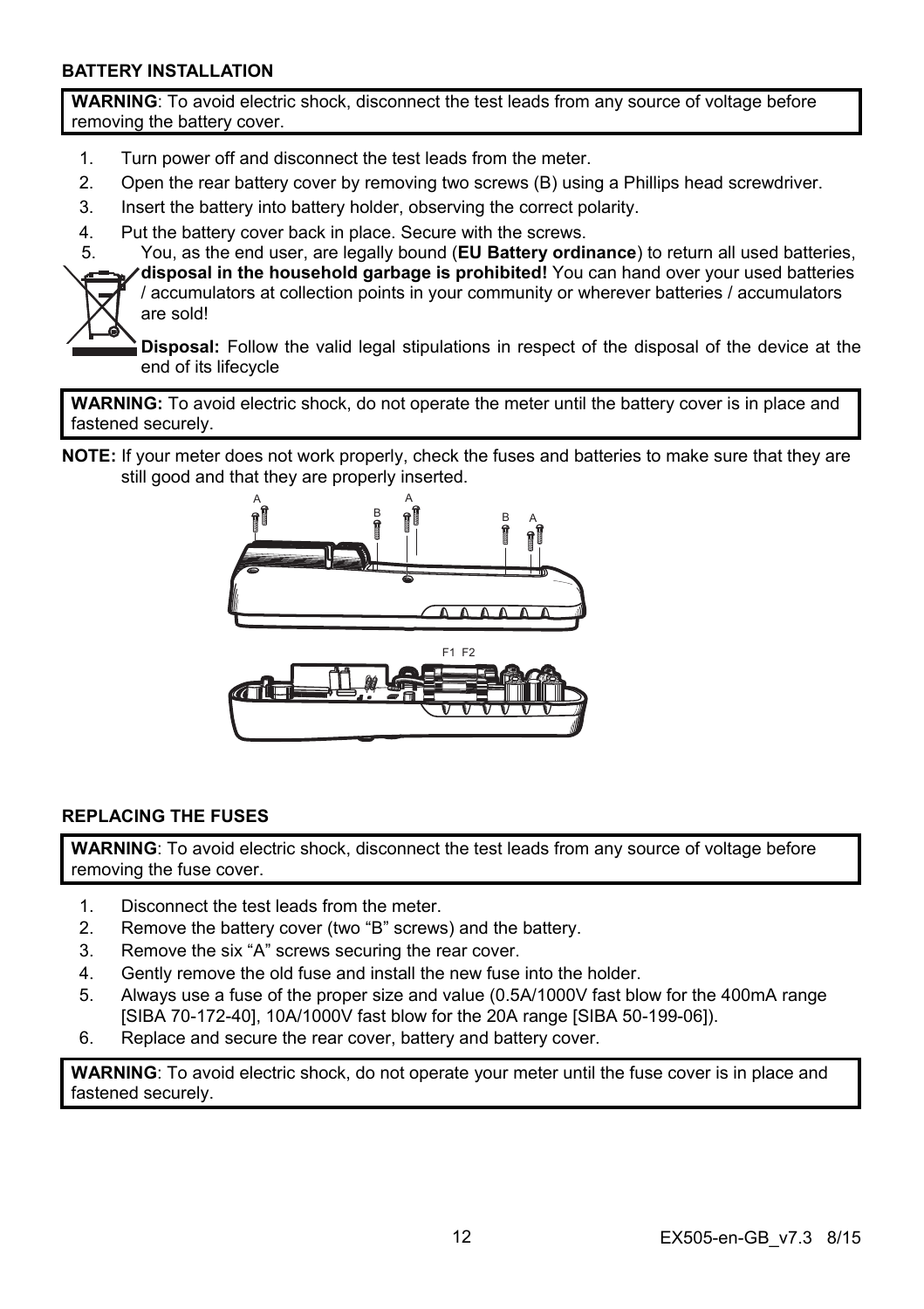# *Specifications*

| Function          | Range              | <b>Resolution</b>  | Accuracy                         |  |
|-------------------|--------------------|--------------------|----------------------------------|--|
| DC Voltage        | 400mV              | 0.1 <sub>m</sub>   | $\pm$ (0.5% reading + 2 digits)  |  |
|                   | 4V                 | 0.001V             |                                  |  |
|                   | 40V                | 0.01V              | $\pm$ (1.2% reading + 2 digits)  |  |
|                   | 400V               | 0.1V               |                                  |  |
|                   | 1000V              | 1 <sub>V</sub>     | $\pm$ (1.5% reading + 10 digits) |  |
| <b>AC Voltage</b> | 400mV              | 0.1 <sub>m</sub>   | $\pm$ (2.0% reading + 10 digits) |  |
|                   | 4V                 | 0.001V             |                                  |  |
|                   | 40V                | 0.01V              | $\pm$ (2.0% reading + 5 digits)  |  |
|                   | 400V               | 0.1V               |                                  |  |
|                   | 1000V              | 1 <sub>V</sub>     | $\pm$ (2.5% reading + 5 digits)  |  |
| DC Current        | 400μA              | $0.1\mu A$         | $\pm$ (1.0% reading + 3 digits)  |  |
|                   | 4000μA             | $1 \mu A$          |                                  |  |
|                   | 40mA               | 0.01mA             | $\pm$ (1.5% reading + 3 digits)  |  |
|                   | 400mA              | 0.1 <sub>m</sub> A |                                  |  |
|                   | 10A                | 0.01A              | $\pm$ (2.5% reading + 5 digits)  |  |
| <b>AC Current</b> | 400μA              | $0.1\mu A$         | $\pm$ (2.5% reading + 10 digits) |  |
|                   | 4000μA             | $1\mu$ A           | $\pm$ (2.5% reading + 5 digits)  |  |
|                   | 40 <sub>m</sub> A  | 0.01mA             |                                  |  |
|                   | 400 <sub>m</sub> A | 0.1 <sub>m</sub> A |                                  |  |
|                   | 10A                | 0.01A              | $\pm$ (3.0% reading + 7 digits)  |  |

NOTE: Accuracy is stated at 18<sup>°</sup>C to 28<sup>°</sup>C (65<sup>°</sup>F to 83<sup>°</sup>F) and less than 75% RH.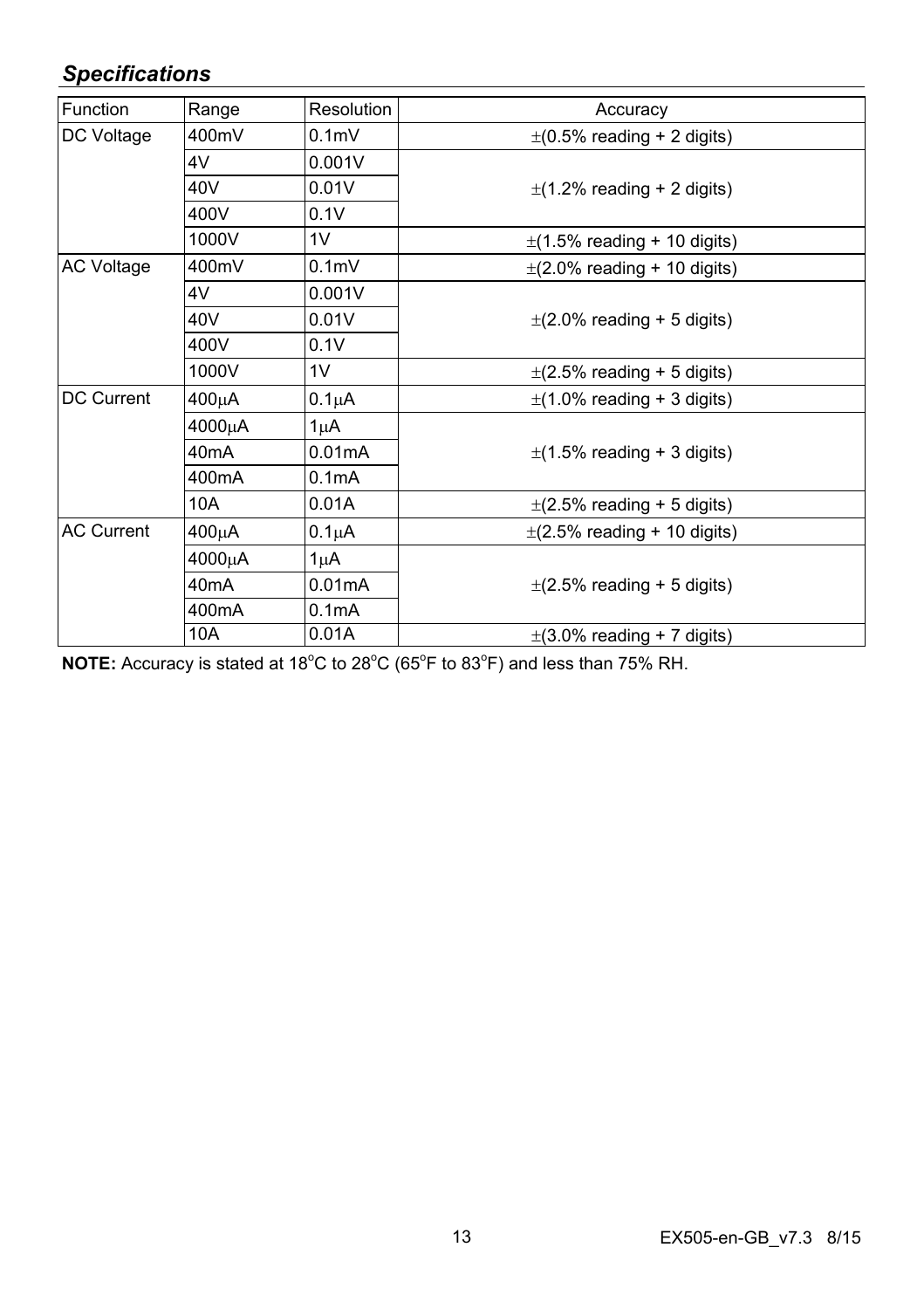| <b>Function</b> | Range                                                 | <b>Resolution</b>             | Accuracy                                     |
|-----------------|-------------------------------------------------------|-------------------------------|----------------------------------------------|
| Resistance      | $400\Omega$                                           | $0.1\Omega$                   | $\pm$ (1.2% reading + 4 digits)              |
|                 | $4k\Omega$                                            | $0.001k\Omega$                | $\pm$ (1.0% reading + 2 digits)              |
|                 | $40k\Omega$                                           | $0.01k\Omega$                 |                                              |
|                 | $400k\Omega$                                          | $0.1k\Omega$                  | $\pm$ (1.2% reading + 2 digits)              |
|                 | $4M\Omega$                                            | $0.001M\Omega$                |                                              |
|                 | $40M\Omega$                                           | $0.01M\Omega$                 | $\pm$ (2.0% reading + 3 digits)              |
| Capacitance     | 4nF                                                   | 0.001nF                       | $\pm (5.0\% \text{ reading} + 0.5\text{nF})$ |
|                 | 40 <sub>nF</sub>                                      | 0.01nF                        | $\pm$ (5.0% reading + 7 digits)              |
|                 | 400nF                                                 | 0.1nF                         |                                              |
|                 | 4 <sub>µ</sub> F                                      | $0.001 \mu F$                 | $\pm$ (3.0% reading + 5 digits)              |
|                 | $40\mu F$                                             | $0.01 \mu F$                  |                                              |
|                 | $100\mu F$                                            | $0.1 \mu F$                   | $\pm$ (5% reading + 5 digits)                |
| Frequency       | 5.999Hz                                               | $0.001$ Hz                    | $\pm$ (1.5% reading + 1 digits)              |
|                 | 59.99Hz                                               | $0.01$ Hz                     |                                              |
|                 | 599.9Hz                                               | $0.1$ Hz                      |                                              |
|                 | 5.999kHz                                              | $0.001$ kHz                   | $\pm$ (1.2% reading + 3 digits)              |
|                 | 59.99kHz                                              | $0.01$ kHz                    |                                              |
|                 | 599.9kHz                                              | $0.1$ kHz                     |                                              |
|                 | 5.999MHz                                              | 0.001MHz                      | $\pm$ (1.5% reading + 4 digits)              |
|                 | 9.999mHz                                              | 0.001MHz                      |                                              |
|                 | Sensitivity: 0.5V rms <500kHz; 3V rms >500kHz         |                               |                                              |
| Duty Cycle      | 0.1 to 99.9%                                          | 0.1%                          | $\pm$ (1.2% reading + 2 digits)              |
|                 | Pulse width: 100us to 100ms, Frequency: 5Hz to 150kHz |                               |                                              |
| Temp            | -4 to 1382°F                                          | $0.1^{\circ}$ <400 $^{\circ}$ | $\pm$ (3.0% reading + 5°C /9°F)              |
| $(type-K)$      | -20 to 750°C                                          | $1^\circ \geq 400^\circ$      | (probe accuracy not included)                |

**Note:** Accuracy specifications consist of two elements:

(% reading) – This is the accuracy of the measurement circuit.

(+ digits) – This is the accuracy of the analog to digital converter.